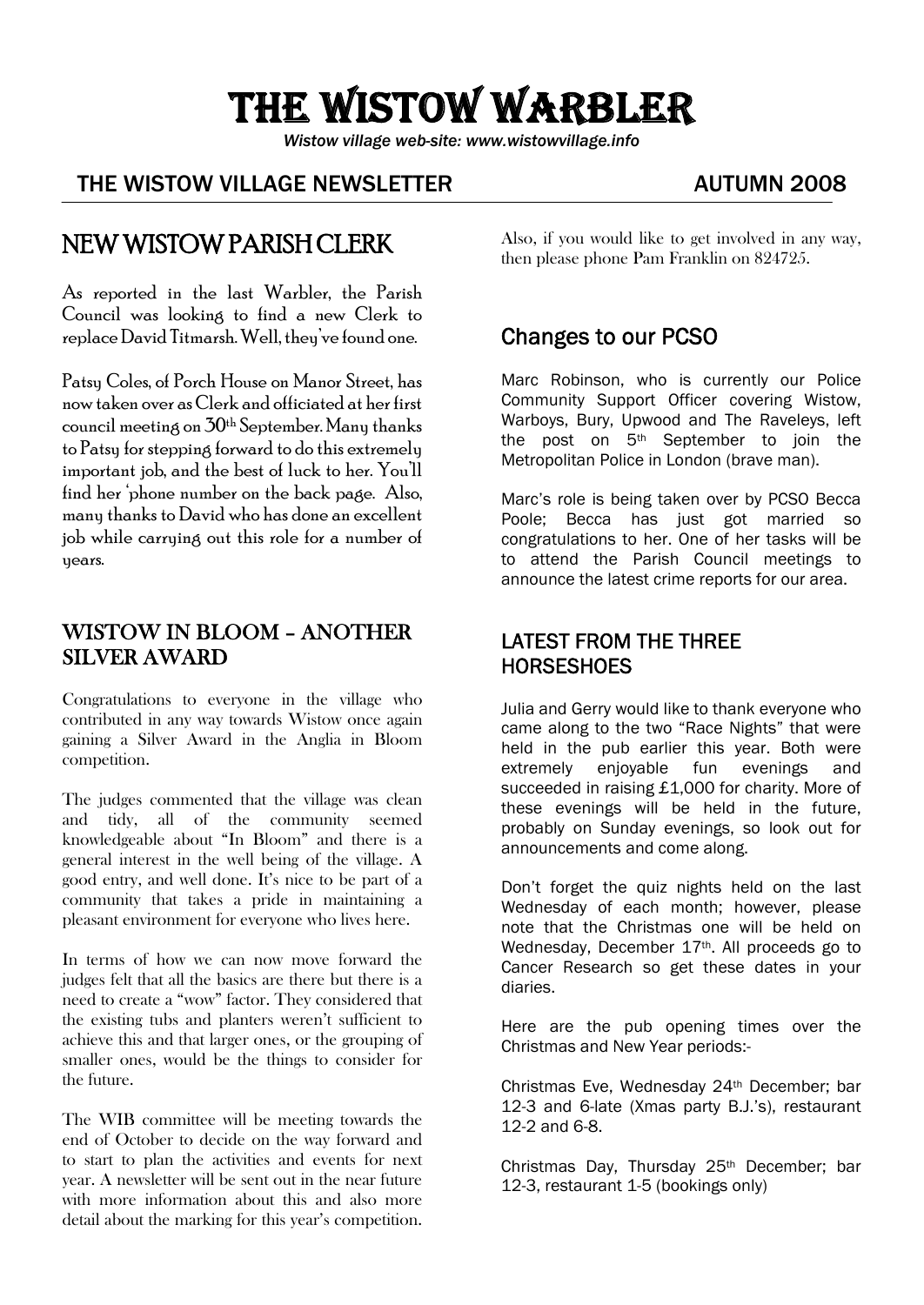Boxing Day, Friday 26th December; bar 12-6, restaurant 12-3

Saturday to Tuesday, 27<sup>th</sup> - 30<sup>th</sup> December; normal times

New Years Eve, Wednesday 31<sup>st</sup> December; bar, 12-3 and 6-late, restaurant 12-2 and 6-8

New Years Day, Thursday 1st January; bar, 12-6, restaurant 12-3

#### **CHRISTMAS CAROL SINGING**

Christmas Carols will this year be sung on Monday,  $15<sup>th</sup>$  December but with a slightly different format to previous years. Meet at the Three Horseshoes as usual at 6.00 pm, but then the singing will be round the tree in the churchyard. It is also hoped that Father Christmas will put in an appearance. Afterwards, repair to the pub for mulled wine and mince pies. All proceeds go to charity, and everyone is welcome to come along and swell the volume.

## The Benefits of Dancing

Vicky Lincoln is a registered dance teacher with the Norma Terry School of Dance, and from September 2008 she will be expanding the school to Ramsey, offering Ballet and Modern/Jazz classes from the age of 3 years, teenage freestyle and adult body conditioning.

Dancing is a great way for people of all ages to get and stay in shape. Besides being fun, dancing has many positive health benefits including, flexibility, strength, endurance and a sense of well being. It also helps the body's circulatory system as it makes your heart pump blood faster and encourages weight control and overall fitness through calorie burn off.

As a dance teacher Vicky takes pride in the accomplishment of teaching children (and adults) to dance, and although you need commitment and dedication to learn, whether you are there purely for pleasure, the social aspect or the dream of becoming professional dancer, the main aim is always to have fun!

For more information, please contact Vicky on 07786 682623 or missvicky@normaterry.com.

# HUNTINGDONSHIRE MUSIC SCHOOL

Did you know that a fantastic music school is to be found on your doorstep? Huntingdonshire Music School has been established for over 40 years, yet constantly finds that many local people do not know of its existence, despite best efforts to publicise the school.

The Music School has around 400 students, of all ages, from 4 to over 80 years old. Although lessons are held on weekday evenings, the main focus of the Music School is on Saturday mornings, when students take part in a wide variety of musical activities, from individual instrument or musical theory lessons to ensembles, bands and orchestras. The bands are often asked to play for local events and are always happy to do so whenever possible.

Every year the Music School sets out on a summer tour. In 2006 it was Germany and Euro Disney, in 2007 it was Austria, and this year it will be the Isle of Man. Taking part in these tours is enjoyed by performers and supporters alike and a fun time is had by all!

Students have the opportunity to take AB exams each term, and the pass rate is extremely high. 24 students entered for the April examinations and all passed, many with distinctions and merits. This is especially useful for those students hoping to study music in higher education, but is also a valuable yardstick for those who just play for their own pleasure.

For more information, a prospectus, an informal chat about the facilities available, or to arrange a tour of the Saturday morning school, please contact Gary Sieling on 01480 379220. Or take a look at the website: www.humsa.org.uk